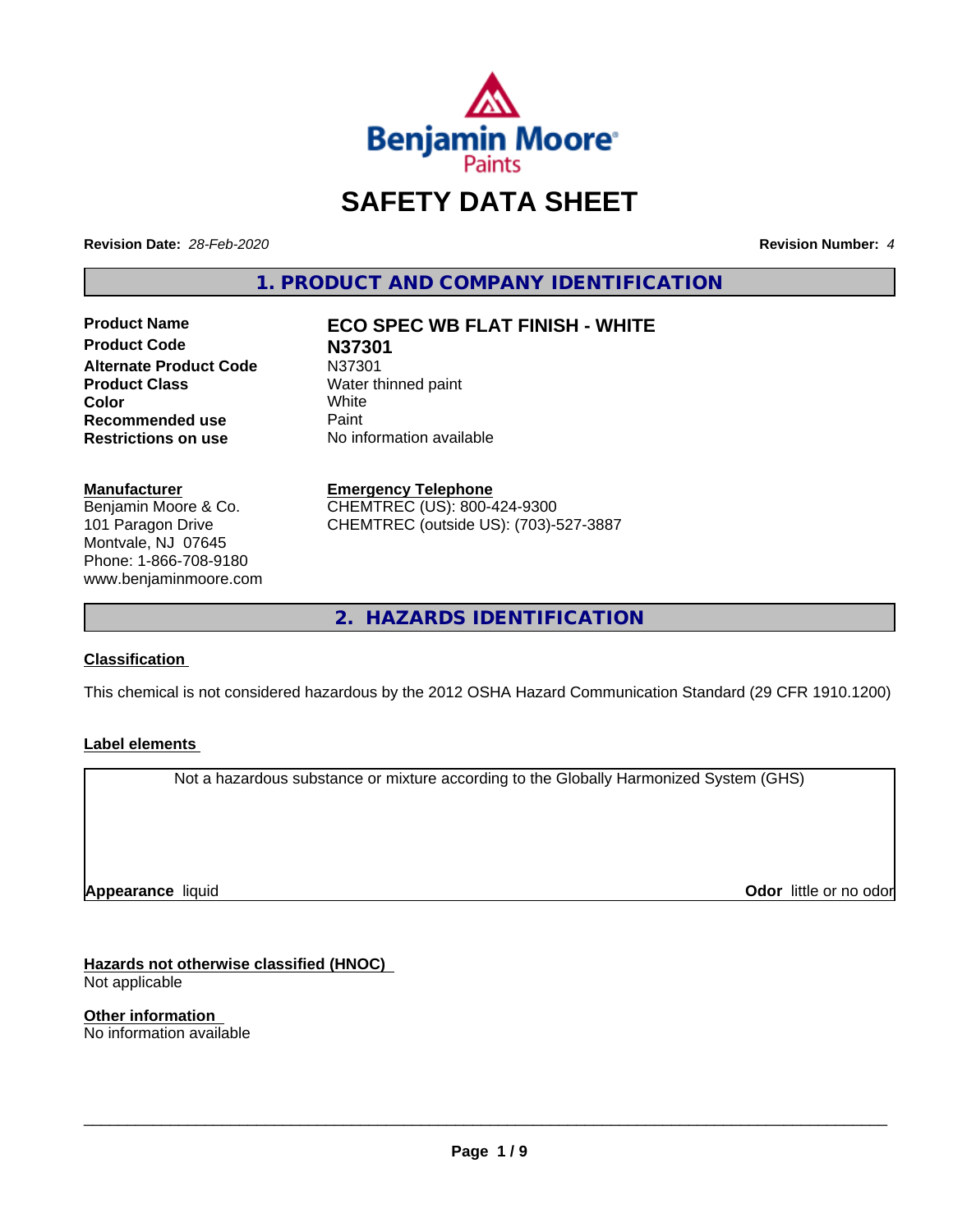## **3. COMPOSITION INFORMATION ON COMPONENTS**

| <b>Chemical name</b> | CAS No.    | Weight-%  |
|----------------------|------------|-----------|
| Titanium dioxide     | 13463-67-7 | $20 - 25$ |
| Nepheline svenite    | 37244-96-5 | $5 - 10$  |
| Kaolin, calcined     | 92704-41-1 | - 5       |
| Diatomaceous earth   | 61790-53-2 | - 5       |
| Silica amorphous     | 7631-86-9  | - 5       |

|                                                  | 4. FIRST AID MEASURES                                                                                    |
|--------------------------------------------------|----------------------------------------------------------------------------------------------------------|
| <b>General Advice</b>                            | No hazards which require special first aid measures.                                                     |
| <b>Eye Contact</b>                               | Rinse thoroughly with plenty of water for at least 15 minutes and consult a<br>physician.                |
| <b>Skin Contact</b>                              | Wash off immediately with soap and plenty of water while removing all<br>contaminated clothes and shoes. |
| <b>Inhalation</b>                                | Move to fresh air. If symptoms persist, call a physician.                                                |
| Ingestion                                        | Clean mouth with water and afterwards drink plenty of water. Consult a physician<br>if necessary.        |
| <b>Most Important</b><br><b>Symptoms/Effects</b> | None known.                                                                                              |
| <b>Notes To Physician</b>                        | Treat symptomatically.                                                                                   |

**5. FIRE-FIGHTING MEASURES**

| <b>Suitable Extinguishing Media</b>                                              | Use extinguishing measures that are appropriate to local<br>circumstances and the surrounding environment.                                   |
|----------------------------------------------------------------------------------|----------------------------------------------------------------------------------------------------------------------------------------------|
| Protective equipment and precautions for firefighters                            | As in any fire, wear self-contained breathing apparatus<br>pressure-demand, MSHA/NIOSH (approved or equivalent)<br>and full protective gear. |
| <b>Specific Hazards Arising From The Chemical</b>                                | Closed containers may rupture if exposed to fire or<br>extreme heat.                                                                         |
| Sensitivity to mechanical impact                                                 | No.                                                                                                                                          |
| Sensitivity to static discharge                                                  | No.                                                                                                                                          |
| <b>Flash Point Data</b><br>Flash point (°F)<br>Flash Point (°C)<br><b>Method</b> | Not applicable<br>Not applicable<br>Not applicable                                                                                           |
| <b>Flammability Limits In Air</b>                                                |                                                                                                                                              |
| Lower flammability limit:                                                        | Not applicable                                                                                                                               |
|                                                                                  |                                                                                                                                              |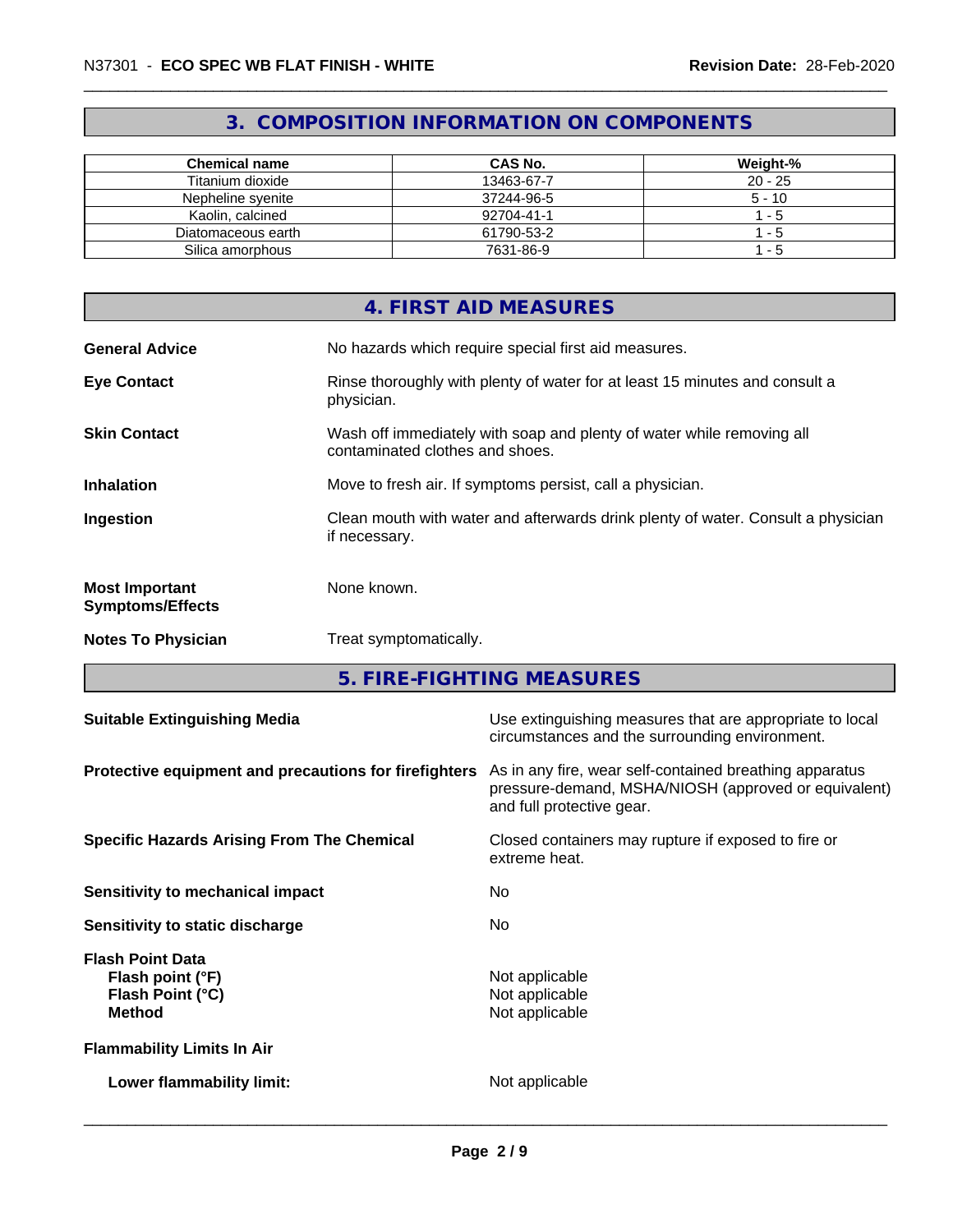# **Upper flammability limit:** Not applicable **NFPA Health:** 1 **Flammability:** 0 **Instability:** 0 **Special:** Not Applicable **NFPA Legend**

## 0 - Not Hazardous

- 
- 1 Slightly
- 2 Moderate
- 3 High
- 4 Severe

*The ratings assigned are only suggested ratings, the contractor/employer has ultimate responsibilities for NFPA ratings where this system is used.*

*Additional information regarding the NFPA rating system is available from the National Fire Protection Agency (NFPA) at www.nfpa.org.*

|                                  | 6. ACCIDENTAL RELEASE MEASURES                                                                                                                                                   |
|----------------------------------|----------------------------------------------------------------------------------------------------------------------------------------------------------------------------------|
| <b>Personal Precautions</b>      | Avoid contact with skin, eyes and clothing. Ensure adequate ventilation.                                                                                                         |
| <b>Other Information</b>         | Prevent further leakage or spillage if safe to do so.                                                                                                                            |
| <b>Environmental precautions</b> | See Section 12 for additional Ecological Information.                                                                                                                            |
| <b>Methods for Cleaning Up</b>   | Soak up with inert absorbent material. Sweep up and shovel into suitable<br>containers for disposal.                                                                             |
|                                  | 7. HANDLING AND STORAGE                                                                                                                                                          |
| <b>Handling</b>                  | Avoid contact with skin, eyes and clothing. Avoid breathing vapors, spray mists or<br>sanding dust. In case of insufficient ventilation, wear suitable respiratory<br>equipment. |
| <b>Storage</b>                   | Keep container tightly closed. Keep out of the reach of children.                                                                                                                |
| <b>Incompatible Materials</b>    | No information available                                                                                                                                                         |

## **8. EXPOSURE CONTROLS/PERSONAL PROTECTION**

#### **Exposure Limits**

| <b>Chemical name</b> | <b>ACGIH TLV</b>         | <b>OSHA PEL</b>   |
|----------------------|--------------------------|-------------------|
| Titanium dioxide     | TWA: $10 \text{ mg/m}^3$ | 15 mg/m $3$ - TWA |
| Diatomaceous earth   | N/E                      |                   |
|                      |                          | 20 mppcf - TWA    |
| Silica amorphous     | N/E                      | 20 mppcf - TWA    |
|                      |                          |                   |

#### **Legend**

ACGIH - American Conference of Governmental Industrial Hygienists Exposure Limits OSHA - Occupational Safety & Health Administration Exposure Limits N/E - Not Established

**Engineering Measures** Ensure adequate ventilation, especially in confined areas.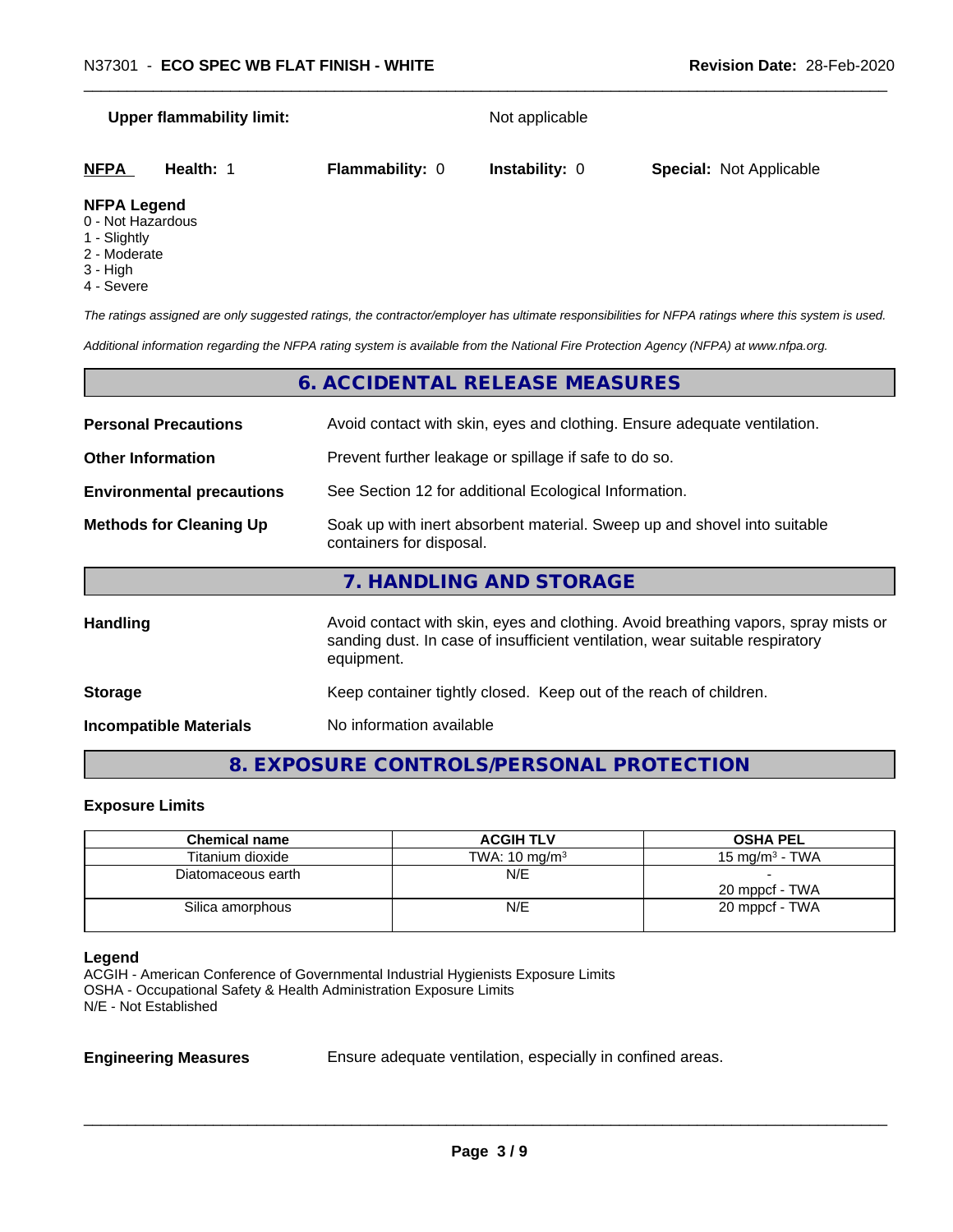#### **Personal Protective Equipment**

| <b>Eye/Face Protection</b><br><b>Skin Protection</b><br><b>Respiratory Protection</b> | Safety glasses with side-shields.<br>Protective gloves and impervious clothing.<br>In case of insufficient ventilation wear suitable respiratory equipment. |
|---------------------------------------------------------------------------------------|-------------------------------------------------------------------------------------------------------------------------------------------------------------|
|                                                                                       |                                                                                                                                                             |

**Hygiene Measures** Avoid contact with skin, eyes and clothing. Remove and wash contaminated clothing before re-use. Wash thoroughly after handling.

#### **9. PHYSICAL AND CHEMICAL PROPERTIES**

**Appearance** liquid **Odor** little or no odor **Odor Threshold No information available No information available Density (lbs/gal)** 11.3 - 11.7 **Specific Gravity** 1.35 - 1.40 **pH** No information available **Viscosity (cps)** No information available **Solubility(ies)** No information available **Water solubility Water solubility Water solubility Water solubility Water solubility Water solution Evaporation Rate No information available No information available Vapor pressure** No information available **No information** available **Vapor density No information available No information available Wt.** % Solids 50 - 60 **Vol. % Solids** 35 - 45 **Wt. % Volatiles** 40 - 50 **Vol. % Volatiles** 55 - 65 **VOC Regulatory Limit (g/L)** 0 **Boiling Point (°F)** 212 **Boiling Point (°C)** 100 **Freezing point (°F)** 32 **Freezing Point (°C)** 0 **Flash point (°F)**  $\qquad \qquad$  Not applicable **Flash Point (°C)** Not applicable **Method** Not applicable **Flammability (solid, gas)** Not applicable **Upper flammability limit:** Not applicable **Lower flammability limit:** Not applicable **Autoignition Temperature (°F)** No information available **Autoignition Temperature (°C)** No information available **Decomposition Temperature (°F)** No information available **Decomposition Temperature (°C)**<br> **Partition coefficient Partition coefficient 1 Partition available No information available** 

**No information available** 

### **10. STABILITY AND REACTIVITY**

| <b>Reactivity</b>             | Not Applicable                           |
|-------------------------------|------------------------------------------|
| <b>Chemical Stability</b>     | Stable under normal conditions.          |
| <b>Conditions to avoid</b>    | Prevent from freezing.                   |
| <b>Incompatible Materials</b> | No materials to be especially mentioned. |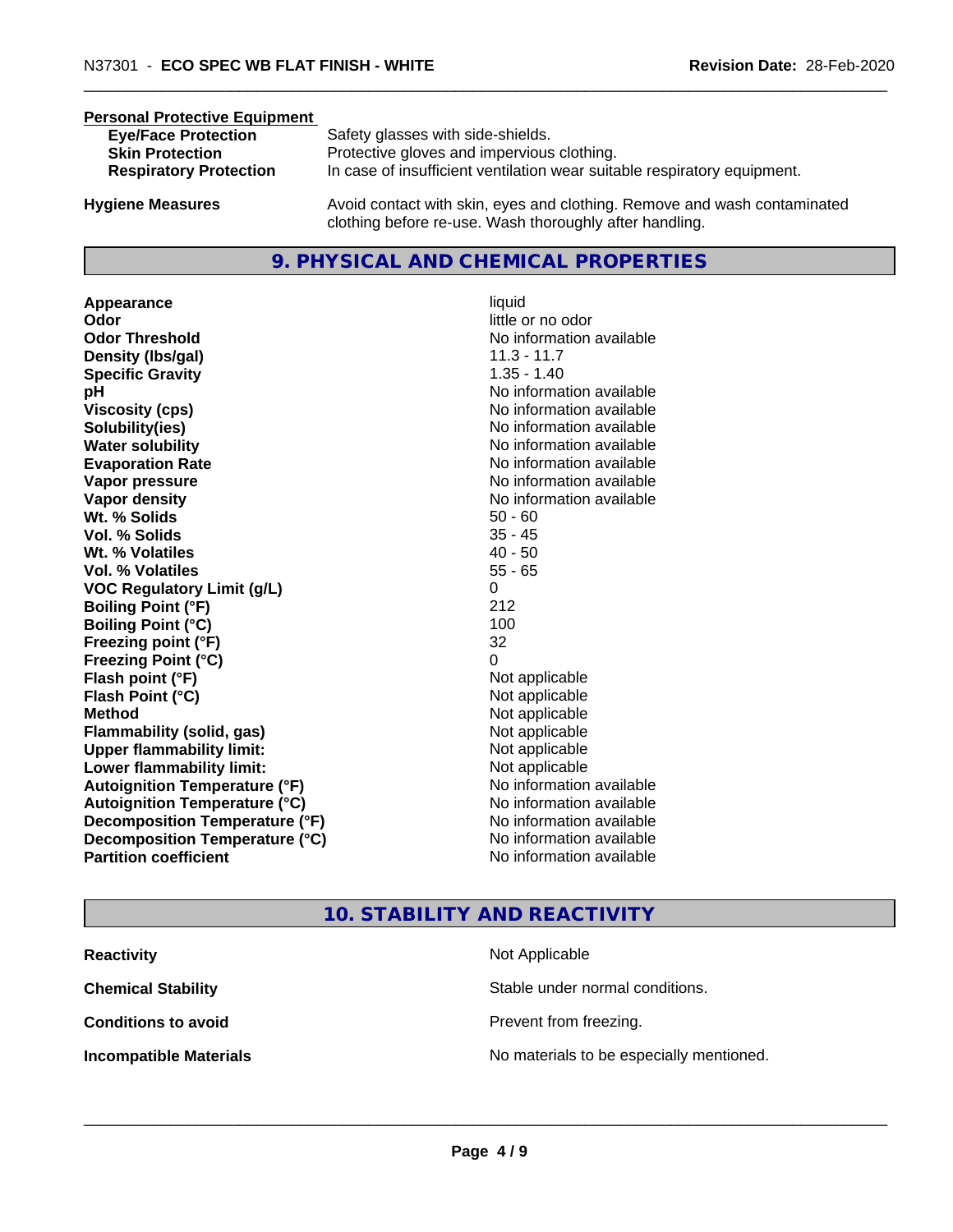| N37301 - ECO SPEC WB FLAT FINISH - WHITE<br>Revision Date: 28-Feb-2020 |                                                                                                                                                 |  |
|------------------------------------------------------------------------|-------------------------------------------------------------------------------------------------------------------------------------------------|--|
| <b>Hazardous Decomposition Products</b>                                | None under normal use.                                                                                                                          |  |
| Possibility of hazardous reactions                                     | None under normal conditions of use.                                                                                                            |  |
|                                                                        | 11. TOXICOLOGICAL INFORMATION                                                                                                                   |  |
| <b>Product Information</b>                                             |                                                                                                                                                 |  |
| Information on likely routes of exposure                               |                                                                                                                                                 |  |
| <b>Principal Routes of Exposure</b>                                    | Eye contact, skin contact and inhalation.                                                                                                       |  |
| <b>Acute Toxicity</b>                                                  |                                                                                                                                                 |  |
| <b>Product Information</b>                                             | No information available                                                                                                                        |  |
|                                                                        | Symptoms related to the physical, chemical and toxicological characteristics                                                                    |  |
| <b>Symptoms</b>                                                        | No information available                                                                                                                        |  |
|                                                                        | Delayed and immediate effects as well as chronic effects from short and long-term exposure                                                      |  |
| Eye contact<br><b>Skin contact</b>                                     | May cause slight irritation.<br>Substance may cause slight skin irritation. Prolonged or repeated contact may dry<br>skin and cause irritation. |  |
| <b>Inhalation</b>                                                      | May cause irritation of respiratory tract.                                                                                                      |  |
| Ingestion                                                              | Ingestion may cause gastrointestinal irritation, nausea, vomiting and diarrhea.                                                                 |  |
| Sensitization                                                          | No information available                                                                                                                        |  |
| <b>Neurological Effects</b>                                            | No information available.                                                                                                                       |  |
| <b>Mutagenic Effects</b>                                               | No information available.                                                                                                                       |  |
| <b>Reproductive Effects</b>                                            | No information available.                                                                                                                       |  |
| <b>Developmental Effects</b>                                           | No information available.<br>No information available.                                                                                          |  |
| <b>Target organ effects</b>                                            |                                                                                                                                                 |  |
| <b>STOT - single exposure</b><br><b>STOT - repeated exposure</b>       | No information available.<br>No information available.                                                                                          |  |
| Other adverse effects                                                  | No information available.                                                                                                                       |  |
| <b>Aspiration Hazard</b>                                               | No information available                                                                                                                        |  |
|                                                                        |                                                                                                                                                 |  |
| <b>Numerical measures of toxicity</b>                                  |                                                                                                                                                 |  |

**The following values are calculated based on chapter 3.1 of the GHS document**

| <b>ATEmix (oral)</b>   | 23712 mg/kg |
|------------------------|-------------|
| <b>ATEmix (dermal)</b> | 96874 mg/kg |

## **Component Information**

| Chemical name                  | Oral LD50            | Dermal LD50             | Inhalation LC50        |
|--------------------------------|----------------------|-------------------------|------------------------|
| Titanium dioxide<br>13463-67-7 | > 10000 mg/kg (Rat)  |                         |                        |
| Kaolin, calcined<br>92704-41-1 | $>$ 2000 mg/kg (Rat) |                         |                        |
| Silica amorphous               | $= 7900$ mg/kg (Rat) | $>$ 2000 mg/kg (Rabbit) | $> 2.2$ mg/L (Rat) 1 h |
| 7631-86-9                      |                      |                         |                        |

## **Chronic Toxicity**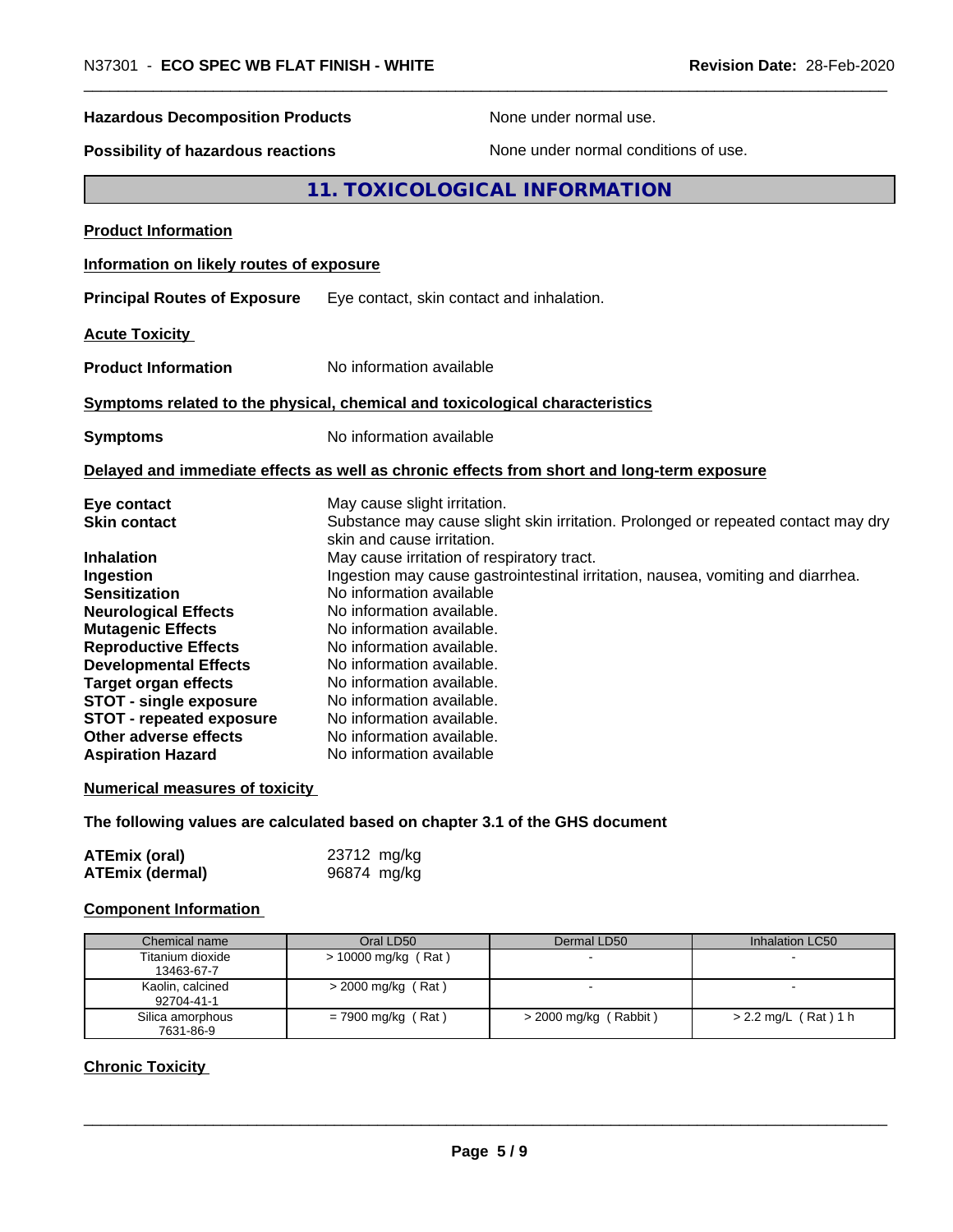#### **Carcinogenicity**

*The information below indicateswhether each agency has listed any ingredient as a carcinogen:.*

| <b>Chemical name</b>             | <b>IARC</b>               | <b>NTP</b> | <b>OSHA</b> |
|----------------------------------|---------------------------|------------|-------------|
|                                  | Possible<br>2B<br>· Human |            | Listed      |
| .<br>. dioxide<br><b>itanium</b> | Carcinoɑen                |            |             |

• Although IARC has classified titanium dioxide as possibly carcinogenic to humans (2B), their summary concludes: "No significant exposure to titanium dioxide is thought to occur during the use of products in which titanium dioxide is bound to other materials, such as paint."

#### **Legend**

IARC - International Agency for Research on Cancer NTP - National Toxicity Program OSHA - Occupational Safety & Health Administration

**12. ECOLOGICAL INFORMATION**

#### **Ecotoxicity Effects**

The environmental impact of this product has not been fully investigated.

#### **Product Information**

#### **Acute Toxicity to Fish**

No information available

#### **Acute Toxicity to Aquatic Invertebrates**

No information available

#### **Acute Toxicity to Aquatic Plants**

No information available

#### **Persistence / Degradability**

No information available.

#### **Bioaccumulation**

No information available.

#### **Mobility in Environmental Media**

No information available.

#### **Ozone**

No information available

#### **Component Information**

#### **Acute Toxicity to Fish**

Titanium dioxide  $LC50:$  > 1000 mg/L (Fathead Minnow - 96 hr.)

#### **Acute Toxicity to Aquatic Invertebrates**

No information available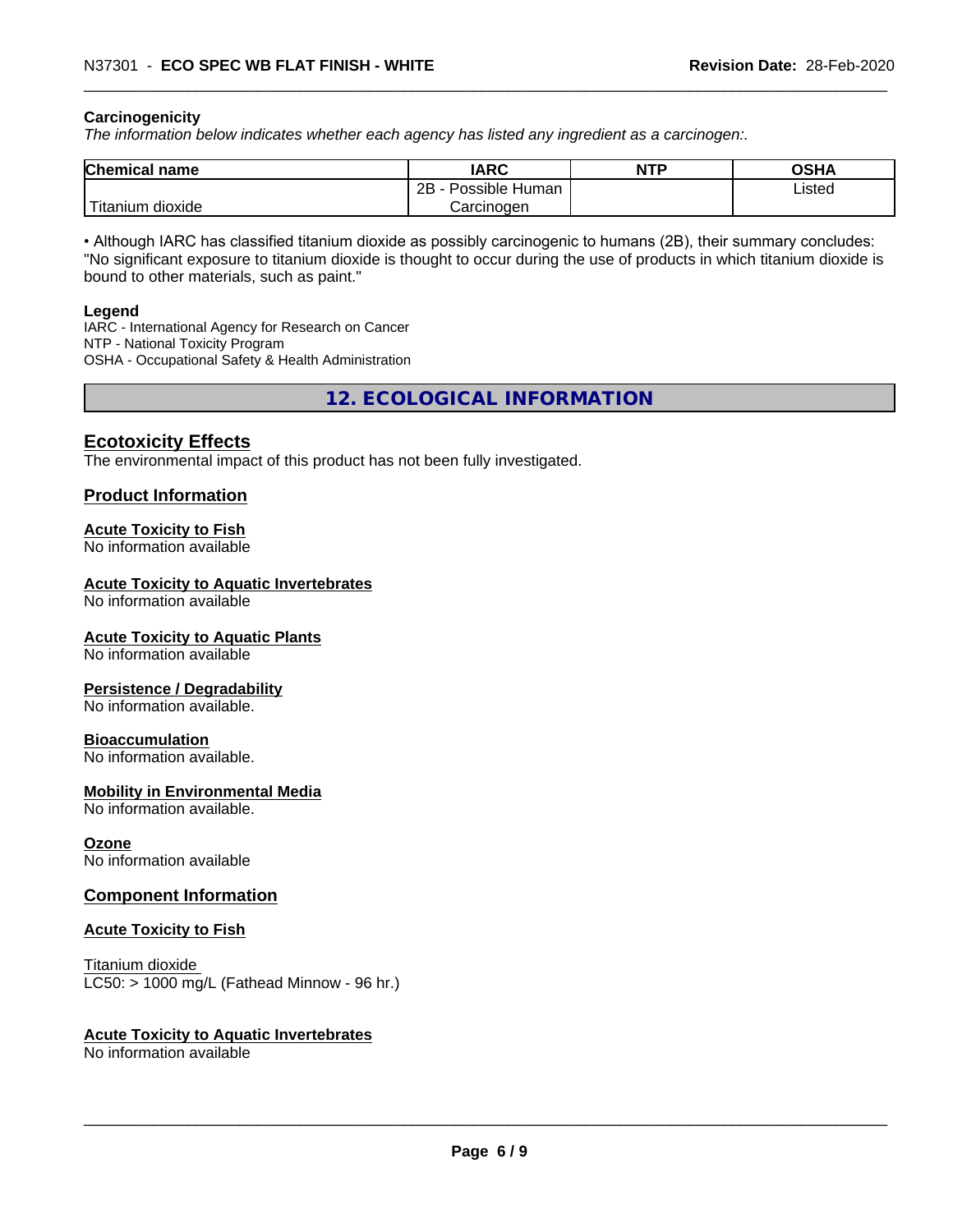#### **Acute Toxicity to Aquatic Plants**

No information available

|                              | 13. DISPOSAL CONSIDERATIONS                                                                                                                                                                                               |
|------------------------------|---------------------------------------------------------------------------------------------------------------------------------------------------------------------------------------------------------------------------|
| <b>Waste Disposal Method</b> | Dispose of in accordance with federal, state, and local regulations. Local<br>requirements may vary, consult your sanitation department or state-designated<br>environmental protection agency for more disposal options. |
|                              | 14. TRANSPORT INFORMATION                                                                                                                                                                                                 |
| <b>DOT</b>                   | Not regulated                                                                                                                                                                                                             |
| <b>ICAO/IATA</b>             | Not regulated                                                                                                                                                                                                             |
| <b>IMDG/IMO</b>              | Not regulated                                                                                                                                                                                                             |
|                              | <b>15. REGULATORY INFORMATION</b>                                                                                                                                                                                         |

## **International Inventories**

| <b>TSCA: United States</b> | Yes - All components are listed or exempt. |
|----------------------------|--------------------------------------------|
| DSL: Canada                | Yes - All components are listed or exempt. |

#### **Federal Regulations**

| Nο |  |
|----|--|
| Nο |  |
| No |  |
| No |  |
| No |  |
|    |  |

#### **SARA 313**

Section 313 of Title III of the Superfund Amendments and Reauthorization Act of 1986 (SARA). This product contains a chemical or chemicals which are subject to the reporting requirements of the Act and Title 40 of the Code of Federal Regulations, Part 372:

*None*

**Clean Air Act,Section 112 Hazardous Air Pollutants (HAPs) (see 40 CFR 61)** This product contains the following HAPs:

*None*

## **US State Regulations**

#### **California Proposition 65**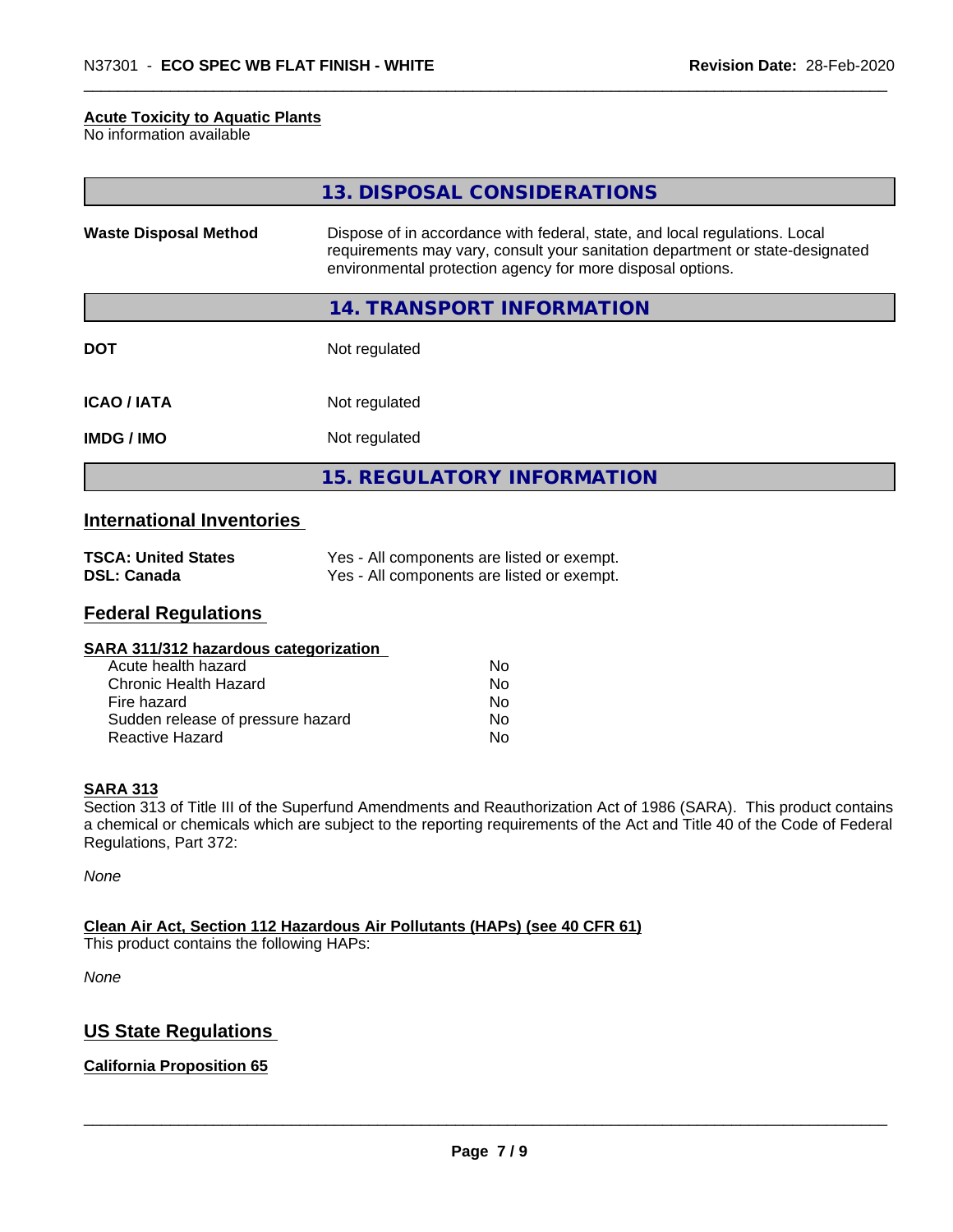## **AVIMARNING:** Cancer and Reproductive Harm– www.P65warnings.ca.gov

#### **State Right-to-Know**

| <b>Chemical name</b> | <b>Massachusetts</b> | <b>New Jersey</b> | Pennsylvania |
|----------------------|----------------------|-------------------|--------------|
| Titanium dioxide     |                      |                   |              |
| Diatomaceous earth   |                      |                   |              |
| Silica amorphous     |                      |                   |              |

#### **Legend**

X - Listed

## **16. OTHER INFORMATION**

| HMIS               | Health: | <b>Flammability: 0</b> | <b>Reactivity: 0</b> | $PPE: -$ |
|--------------------|---------|------------------------|----------------------|----------|
| <b>HMIS Legend</b> |         |                        |                      |          |

#### 0 - Minimal Hazard

- 1 Slight Hazard
- 2 Moderate Hazard
- 3 Serious Hazard
- 4 Severe Hazard
- \* Chronic Hazard
- X Consult your supervisor or S.O.P. for "Special" handling instructions.

*Note: The PPE rating has intentionally been left blank. Choose appropriate PPE that will protect employees from the hazards the material will present under the actual normal conditions of use.*

*Caution: HMISÒ ratings are based on a 0-4 rating scale, with 0 representing minimal hazards or risks, and 4 representing significant hazards or risks. Although HMISÒ ratings are not required on MSDSs under 29 CFR 1910.1200, the preparer, has chosen to provide them. HMISÒ ratings are to be used only in conjunction with a fully implemented HMISÒ program by workers who have received appropriate HMISÒ training. HMISÒ is a registered trade and service mark of the NPCA. HMISÒ materials may be purchased exclusively from J. J. Keller (800) 327-6868.*

 **WARNING!** If you scrape, sand, or remove old paint, you may release lead dust. LEAD IS TOXIC. EXPOSURE TO LEAD DUST CAN CAUSE SERIOUS ILLNESS, SUCH AS BRAIN DAMAGE, ESPECIALLY IN CHILDREN. PREGNANT WOMEN SHOULD ALSO AVOID EXPOSURE.Wear a NIOSH approved respirator to control lead exposure. Clean up carefully with a HEPA vacuum and a wet mop. Before you start, find out how to protect yourself and your family by contacting the National Lead Information Hotline at 1-800-424-LEAD or log on to www.epa.gov/lead.

| <b>Prepared By</b>                               | <b>Product Stewardship Department</b><br>Benjamin Moore & Co.<br>101 Paragon Drive<br>Montvale, NJ 07645<br>800-225-5554 |  |
|--------------------------------------------------|--------------------------------------------------------------------------------------------------------------------------|--|
| <b>Revision Date:</b><br><b>Revision Summary</b> | 28-Feb-2020<br>Not available                                                                                             |  |

#### Disclaimer

The information contained herein is presented in good faith and believed to be accurate as of the effective date shown above. This information is furnished without warranty of any kind. Employers should use this information only as a